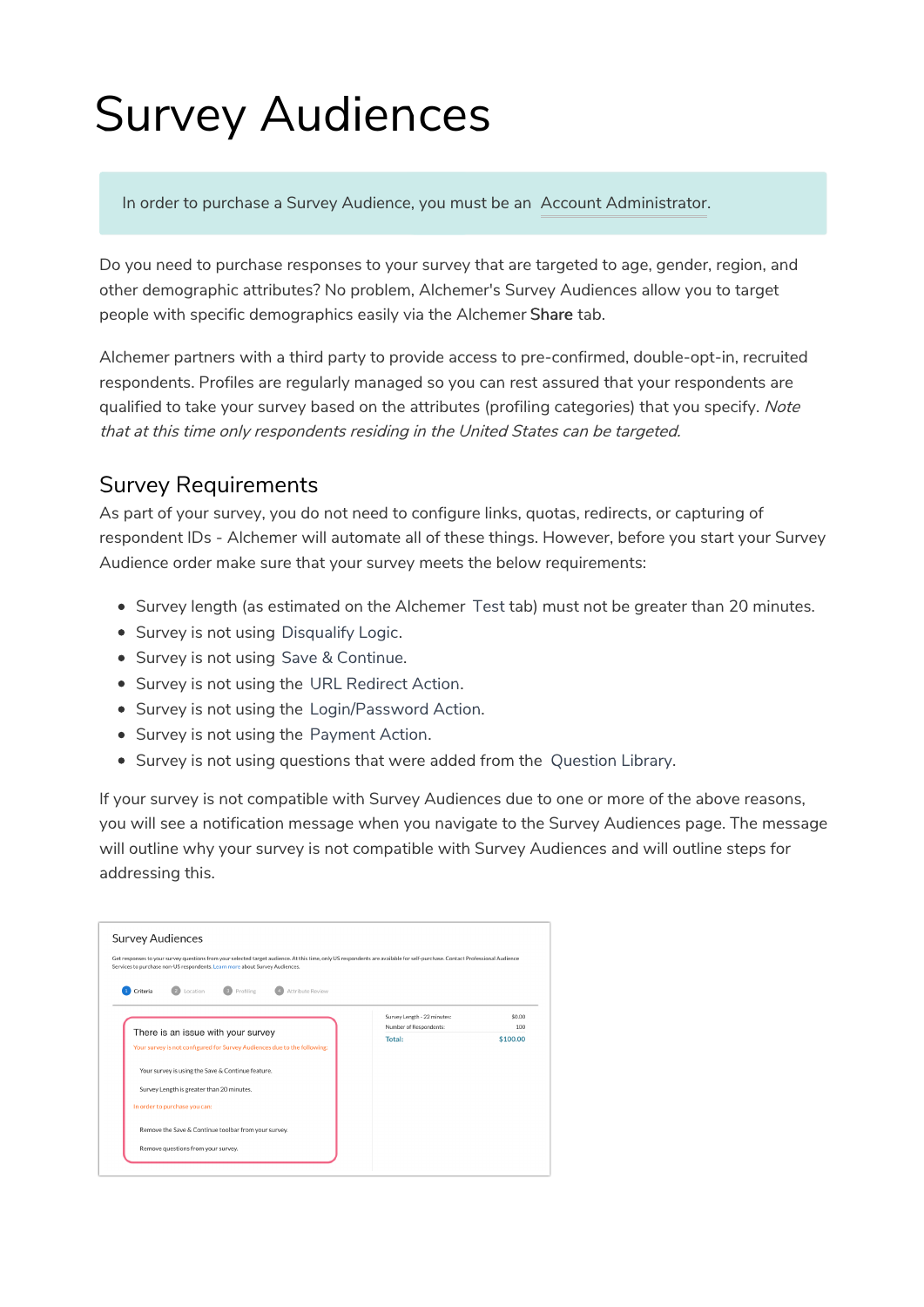If you are not able to modify your survey to accommodate Survey Audiences, click the Contact Audience Services button to reach out to our Professional Audience Services team for a custom order.

#### Survey Length and Pricing

Alchemer estimates the length of your survey (in minutes) based on the number of questions and types of questions that you have added. You can find this estimated length on your survey's Test tab.

This survey length is also factored into your Survey Audience price. The longer your survey is, the higher the price per respondent as they will need to take more time to respond to your survey. The pricing is based on the following length ranges:

| <b>Survey Length (minutes)</b> | Price per Respondent* |
|--------------------------------|-----------------------|
| $0 - 3$                        | \$                    |
| $4 - 6$                        | \$\$                  |
| $7 - 10$                       | \$\$\$                |
| $11 - 20$                      | \$\$\$\$              |

\*Market price

### Survey Audience Setup

If your survey meets the above requirements, you can start ordering your Survey Audience. To get started, head to your survey's Share tab and click Select a Survey Audience at the top of the page or the Select a Survey Audience link within the Campaigns and Source Tracking section.

| Primary Link                    |                          |                                            | Looking for respondents to send your survey to?<br>Target people with specific demographics easily using Survey |                                 |
|---------------------------------|--------------------------|--------------------------------------------|-----------------------------------------------------------------------------------------------------------------|---------------------------------|
| https://www                     | :om/s3/1234567/My-Survey | Audiences.<br><b>Copy</b><br><b>C'View</b> |                                                                                                                 |                                 |
| More Sharing Methods            |                          | Customize                                  |                                                                                                                 | <b>Select a Survey Audience</b> |
| > Response Tracking             |                          | o<br>Completed Responses                   | o<br>Days in the Field                                                                                          | $\Omega$<br>Avg Response/Day    |
|                                 |                          |                                            |                                                                                                                 |                                 |
|                                 |                          |                                            |                                                                                                                 |                                 |
| Campaigns and Source Tracking   |                          |                                            |                                                                                                                 |                                 |
| <b>Create New Tracking Link</b> | Close Survey             |                                            |                                                                                                                 | Search<br>$\alpha$              |
| Pay for Responses               | On-site/Offline          | On Your Website                            |                                                                                                                 | Email, SMS, & Social            |
| Select a Survey Audience        | Download for Offline Use | Embedded Survey                            |                                                                                                                 | Send via Email Campaign         |
|                                 | Print a QR Code          | Website Intercept Survey                   |                                                                                                                 | Send via SMS Campaign           |

If your survey is not compatible with Survey Audiences, you will see a notification message with steps for addressing this. Otherwise, you can proceed with your audience setup by defining respondent Criteria, Location, and Profiling.

#### Step 1: Criteria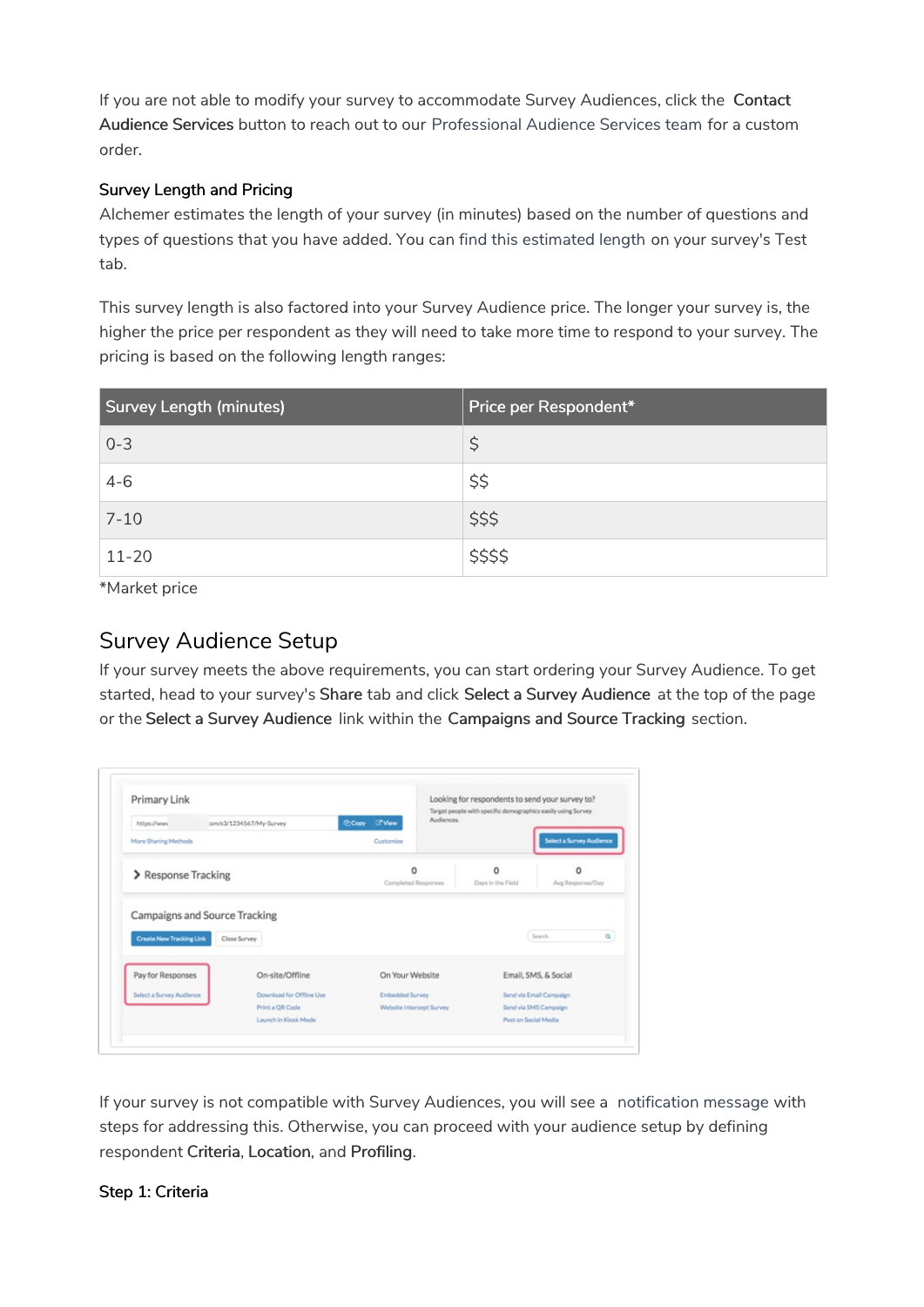1. First, specify the number of respondents that you need to take your survey. A minimum of 50 respondents are needed to purchase a Survey Audience. If you plan to census-balance your responses based on gender and/or age, a minimum of 100 respondents are needed.

|          | <b>Survey Audiences</b>                                                     |           |                                                                                                  |
|----------|-----------------------------------------------------------------------------|-----------|--------------------------------------------------------------------------------------------------|
|          | Services to purchase non-US respondents. Learn more about Survey Audiences. |           | Get responses to your survey questions from your selected target audience. At this time, only US |
| Criteria | Location                                                                    | Profiling | Attribute Review                                                                                 |
|          |                                                                             |           |                                                                                                  |
|          |                                                                             |           |                                                                                                  |
| 100      | Select number of respondents                                                |           |                                                                                                  |
|          |                                                                             |           |                                                                                                  |

2. (Optional) Next, click the Gender\* checkbox to select the gender criteria for your Survey Audience:

\*Please note that gender selections for self-purchase are limited to males and females. If you are looking for non-binary gender options, our Professional Audience Services team can help.

- Gender Select from Males & Females, Male, or Female respondents (select Males & Females if intending to census-balance).
- o Gender Balancing Choose how you want to distribute your responses across each gender:
	- None Responses will not be balanced across each gender.
	- Census Balanced The gender distribution in your responses will reflect the gender distribution according to US census data (male & female). Balancing is only available for 100+ requested respondents. If you choose both gender and age balancing, they will be interlocked. Read about Gender and Age Balancing.
- 3. (Optional) Last, click the Age checkbox to select the age criteria for your Survey Audience:
	- Age Specify a Minimum Age and a Maximum Age.
	- Age Balancing Choose how you want to distribute your responses across the age brackets:
		- None Responses will not be balanced across the age brackets.
		- **Census Balanced The age distribution in your results will reflect the age distribution** in US census data across these brackets: 18–29, 30–44, 45–59, and 60+. To use this option, 100+ respondents need to be requested and your overall age range must be 18-65. If you choose both gender and age balancing, they will be interlocked. Read about Gender and Age Balancing.
- 4. Now that you have defined your Survey Audience criteria, click the Next button to move on to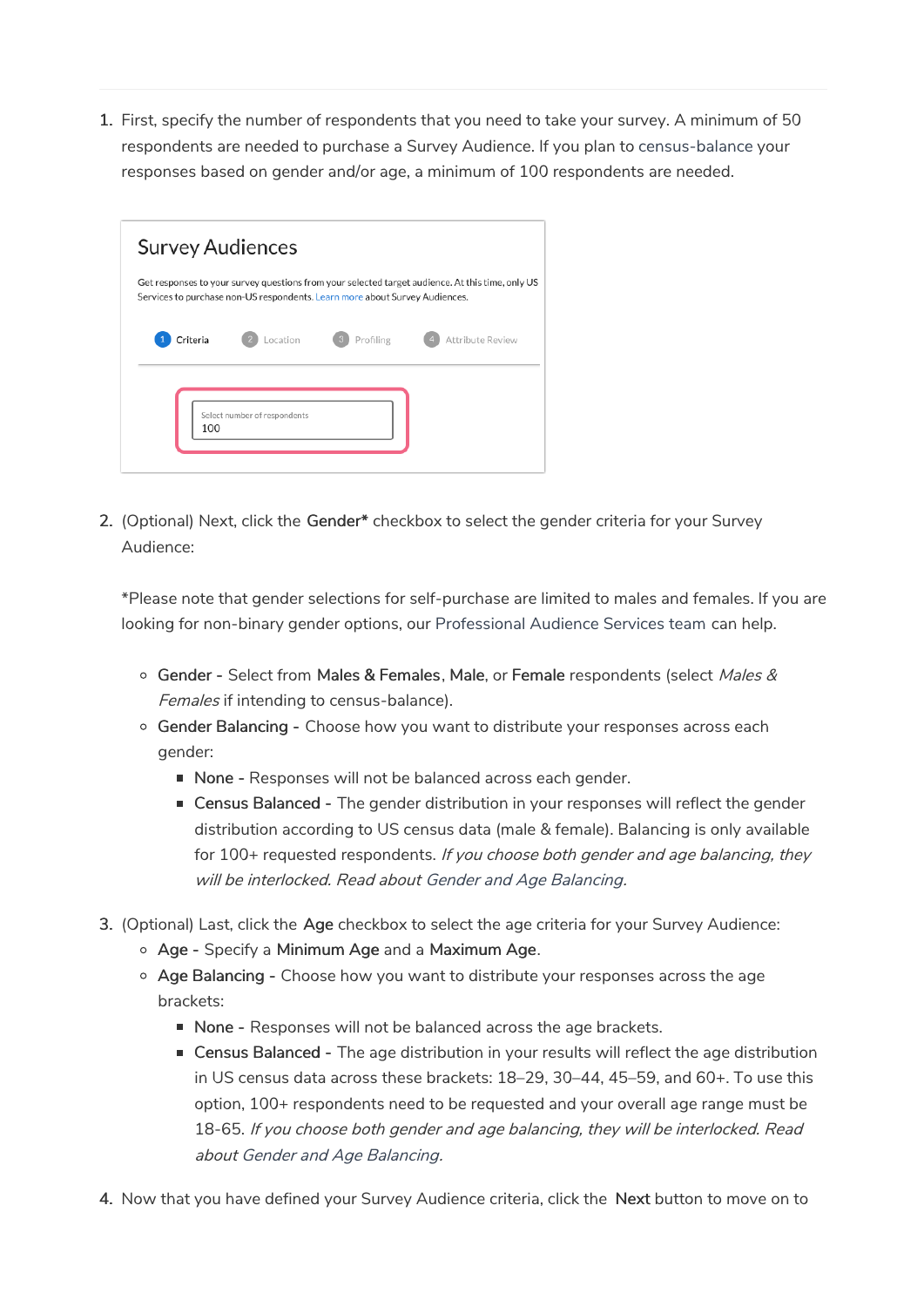selecting the respondent Location.

Note: While the Survey Audience tool validates a respondent's demographics, you will need to create questions asking your respondents to answer about those demographics in order to see this information within your data set.

#### Step 2: Location

At this time only respondents residing in the United States are available for self-purchase. By default, all regions of the country will be sourced for your Survey Audience. Optionally, choose from the following location options to narrow the scope of respondent location:

- US Regions
- US Divisions
- US Designated Markets (DMA)
- US Metro Areas (MSA)
- US States

Visit the Profiling Reference section to learn more about these location options.

1. Click on one of the above categories and select one or more of the subcategories that are shown.



2. Once you have selected the location parameters for your Survey Audience, click the Next button at the bottom of the page. At this point we will perform a Feasibility Check to make sure that your audience order can be fulfilled.

Next, you will define the Profiling attributes for your Survey Audience.

#### Step 3: Profiling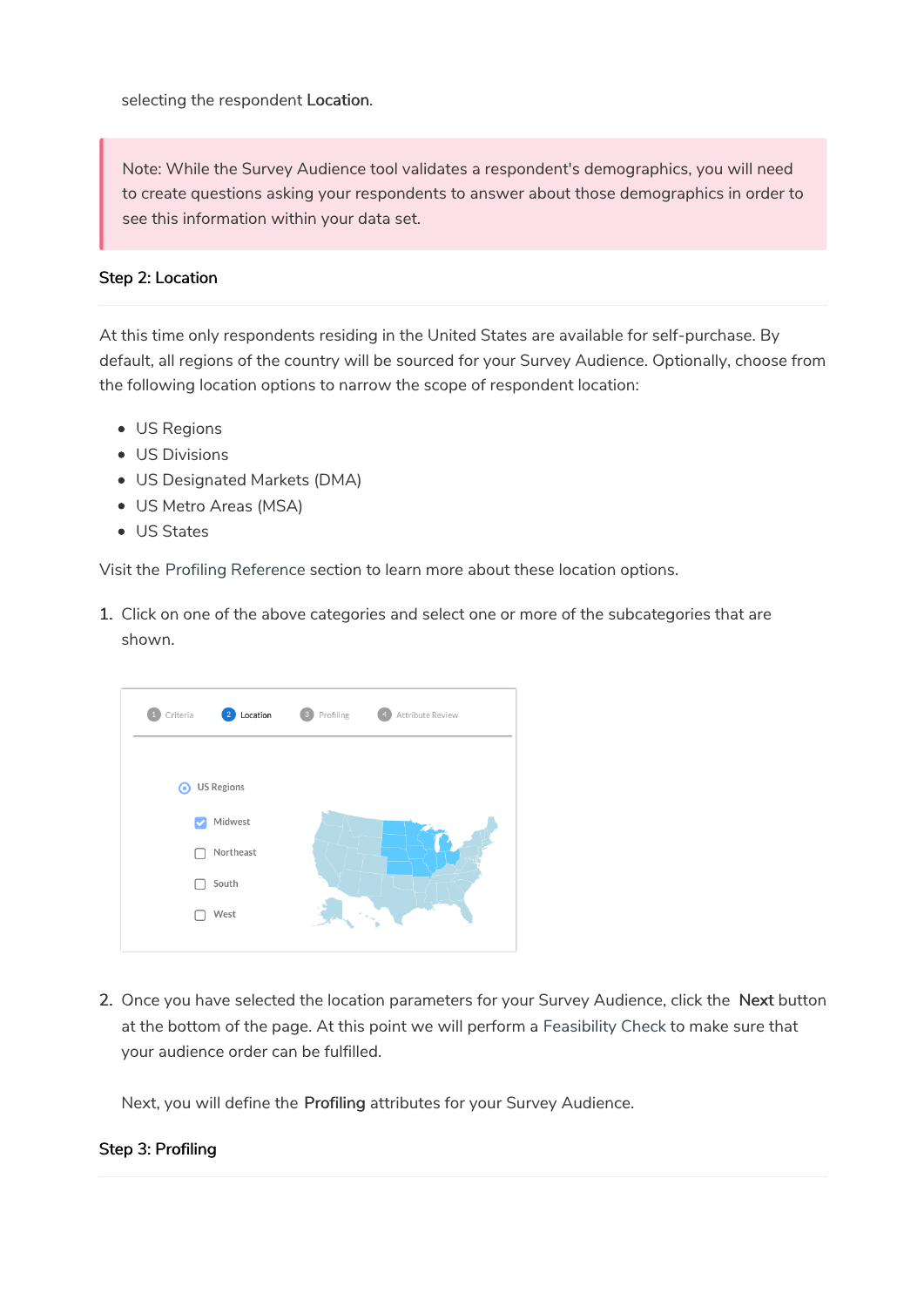The Profiling section allows you to define additional attributes to make your survey audience more specific. Before you do so, you must first indicate (True/False) whether your survey covers any of the following *sensitive* topics:



- Healthcare
- Alcohol
- Tobacco or Smoking
- Personally Identifiable Information (PII)

Important! Answering these questions is required. If you include survey questions about any of the above topics and do not indicate this by saying True, this may result in interruptions in your audience fulfillment and additional costs to find new audience members.

It should also be noted that asking questions about sensitive topics can make your order infeasible (not enough audience members meet your criteria), in which case consider placing a custom order with our Professional Audience Services team.

(Optional) Next, you have access to a number of profiling categories (each with multiple respondent attributes that you can choose from):

- Household
- Mobile
- Finance
- Automotive
- Media
- Hobbies & Interests

See the Profiling Reference section for a detailed list of the above categories, including attributes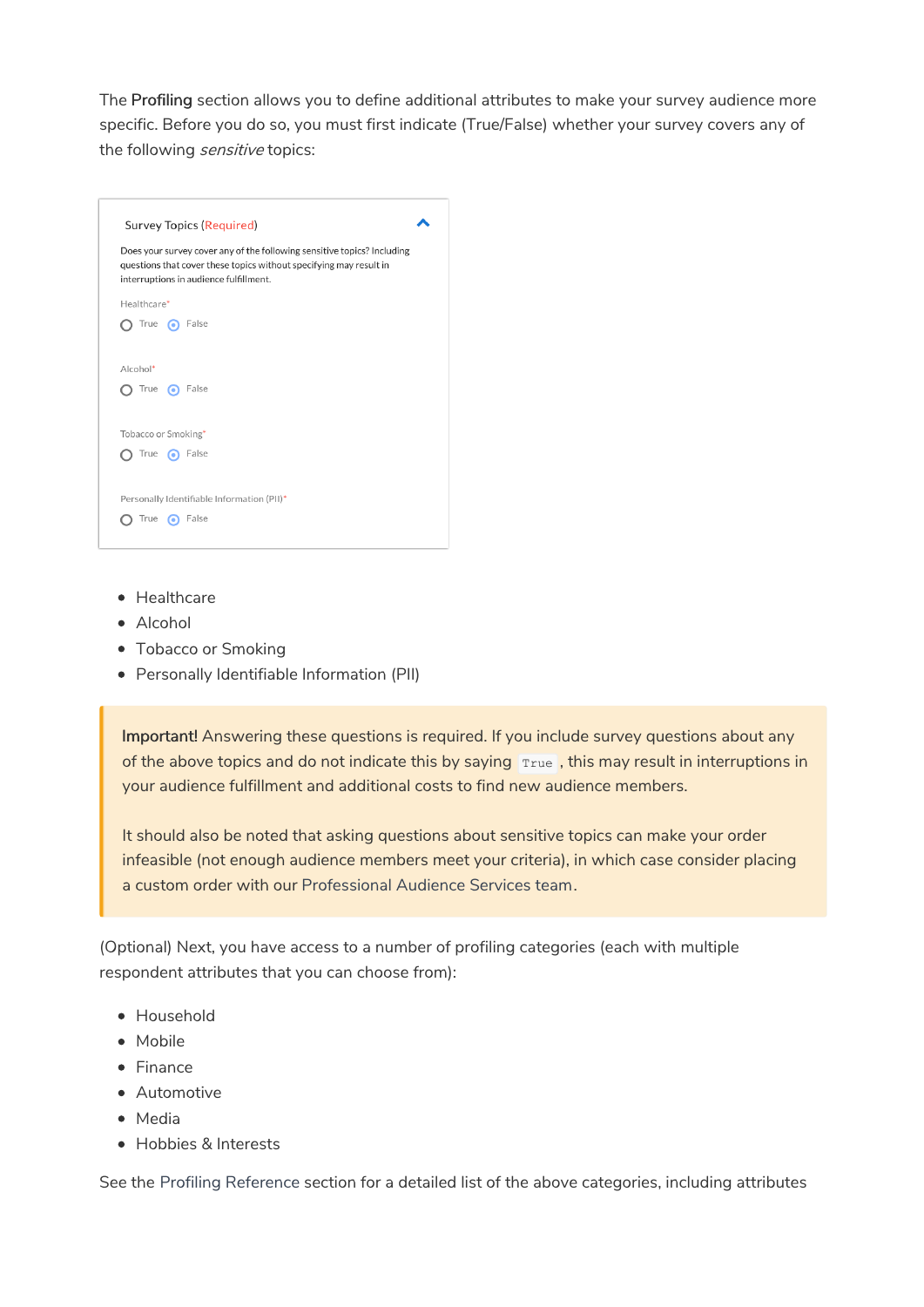and the questions that were used to qualify respondents.

1. Select a profiling category to expand the associated respondent attributes.



2. Select an attribute and specify the parameters for your audience.



3. Select more profiling categories and attributes as needed. When you are finished defining your Survey Audience profiling, click the Next button to review your order.

We will perform another Feasibility Check at this point to make sure that your audience order can be fulfilled based on the profiling selections that you have made.

If you are not finding the profiling attributes that you need to build your audience, click the Contact Audience Services button to reach out to our Professional Audience Services team for a custom order.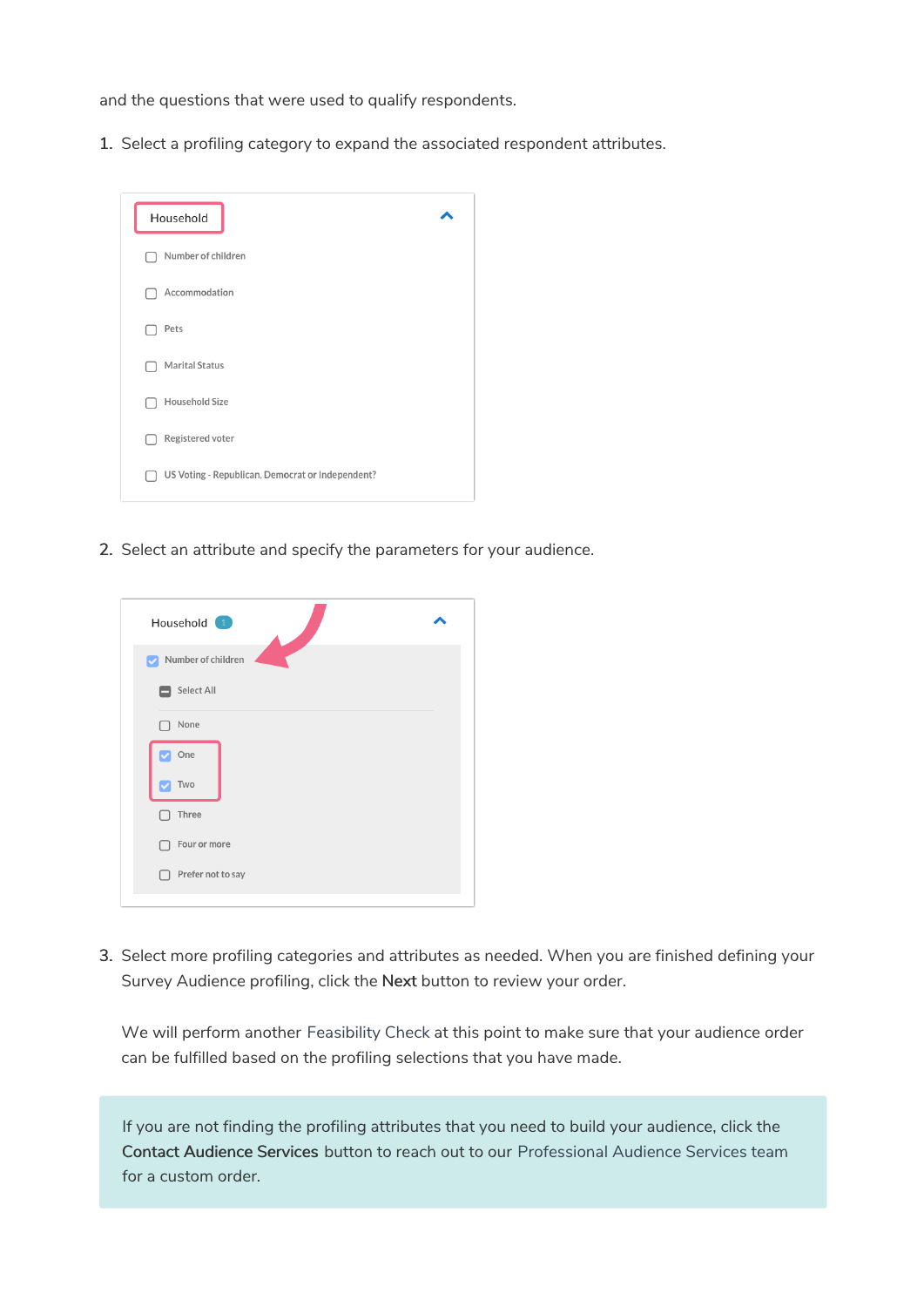#### Step 4: Attribute Review

The Attribute Review page displays a list of the Respondent Attributes that you have selected on the Profiling page. This is a great way to see (at a high level) the attributes that you have selected and confirm that you didn't omit anything critical to your audience.



If you need to make any changes, or if you need to review the specific attribute selections, you can do so by navigating back to the Profiling section by clicking on Profiling or using the Back button at the bottom of the page.



#### Purchase

Provided your Survey Audience order is feasible, once you have reviewed your attributes you can purchase your audience. You will see the Survey Audience total based on the length of your survey and the number of requested respondents.

- 1. Click the Purchase button to start the checkout process. You will be taken to Alchemer's Secure Checkout page.
- 2. Review the Survey Audience Terms . Provided that you agree to the terms, check the box to indicate so. Then, click Next to proceed.
- 3. Input your Credit Card Information and Billing Information and click Next to Review your order.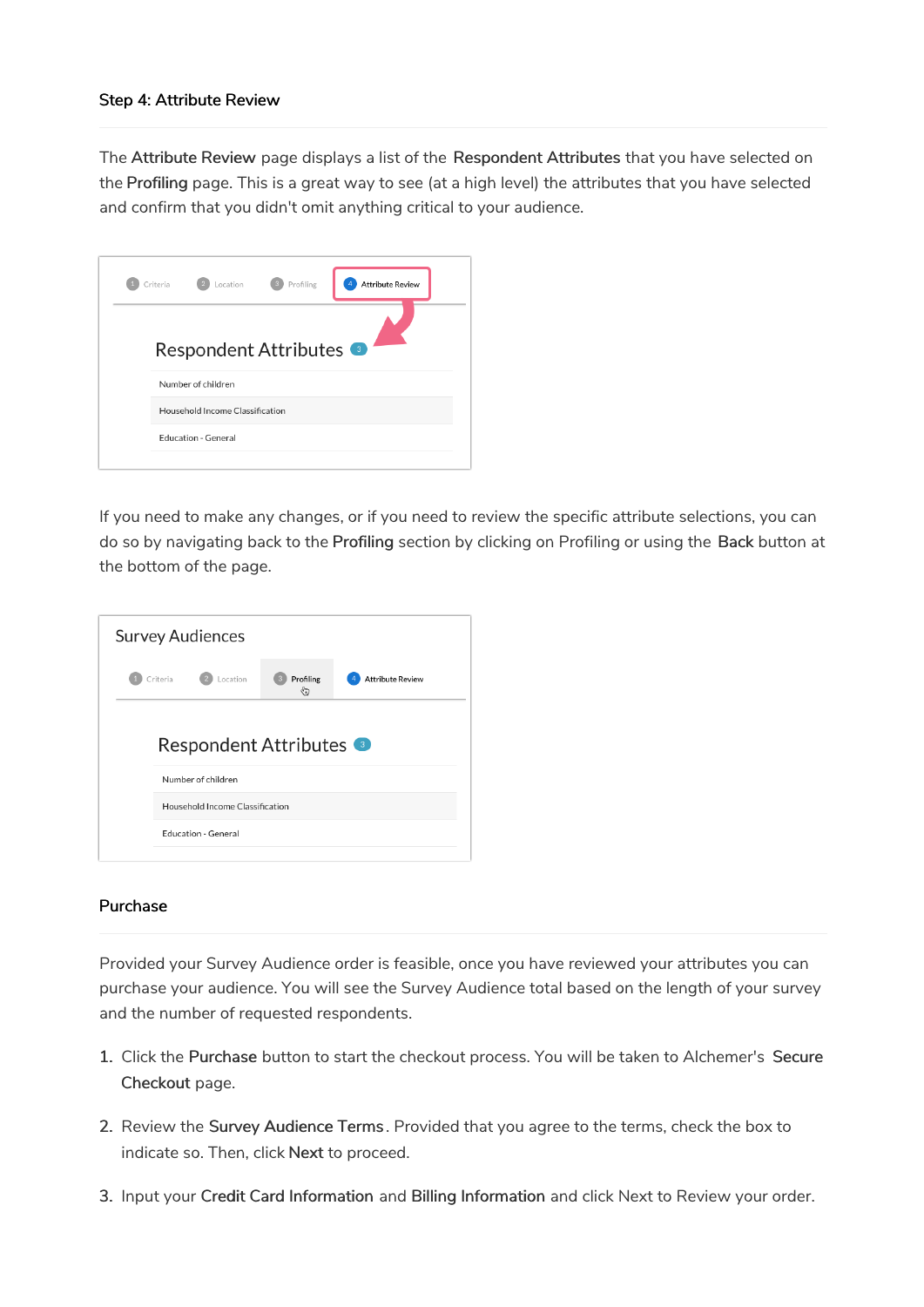- 4. The Review screen will show your order details, including quantity of respondents and price (including applicable taxes). Keep in mind that when you complete your order:
	- Your Survey Audience will go LIVE immediately
	- Your survey can no longer be edited
- 5. If you are ready to purchase your Survey Audience, click the Complete Your Order button. Please note that your order is final - refunds will not be given.

## After Purchase

After you purchase your Survey Audience, your survey will go LIVE immediately and start gathering responses from the targeted audience members. At this point, you can no longer edit your survey and questions on the Build tab - your survey is read only until your order is fulfilled.

Should you navigate to your Build tab while the order is being fulfilled, you will see the following message:



This read only status will remain in place until your order is fulfilled. Click the View Survey Audience link to track the progress of your audience order.

## Track Your Survey Audience Progress

Once you purchase your Survey Audience, your survey is live and will start collecting responses from your audience members. In general, your order will be fulfilled in a matter of hours though depending on your criteria may take a little longer. You can track your survey progress via the Share tab.

- 1. Navigate to the Share tab and scroll to the Source Tracking section.
- 2. You will see your Survey Audience link in the following format:

Survey Audience - Sep 18, 2019 4:22 pm

The date/time stamp refers to when the Survey Audience link was created.

3. Click on the Survey Audience link to check the progress of your audience. Note that you do not have access to the actual survey link itself as that is reserved for survey audience respondents only.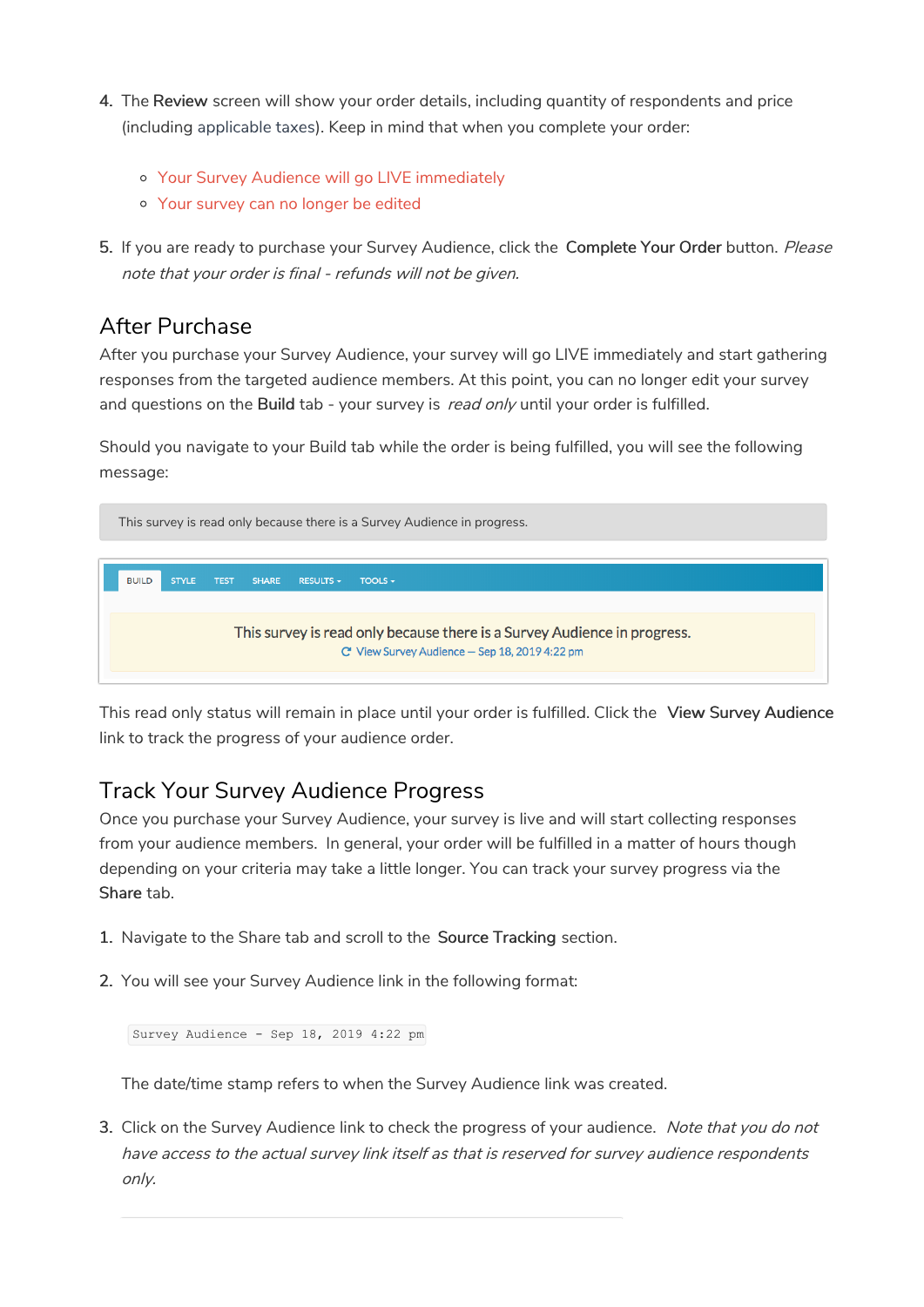| <b>Create New Tracking Link</b>        | <b>Close Survey</b>      |                        |                                 |                  | Search                         | Q    |  |
|----------------------------------------|--------------------------|------------------------|---------------------------------|------------------|--------------------------------|------|--|
| Pay for Responses                      | On-site/Offline          |                        | On Your Website                 |                  | Email, SMS, & Social           |      |  |
| <b>Select a Survey Audience</b>        | Download for Offline Use |                        | <b>Embedded Survey</b>          |                  | Send via Email Campaign        |      |  |
|                                        | Print a QR Code          |                        | <b>Website Intercept Survey</b> |                  | <b>A</b> Send via SMS Campaign |      |  |
|                                        | Launch in Kiosk Mode     |                        |                                 |                  | Post on Social Media           |      |  |
| <b>Source Tracking</b><br>Name         |                          | Type                   | Date Created                    | <b>Responses</b> | Link                           | Edit |  |
| Survey Audience - Sep 18, 2019 4:22 pm |                          | <b>Survey Audience</b> | 23 Hours Ago                    | $\circ$          |                                |      |  |
|                                        |                          | Link                   | 23 Hours Ago                    | $\mathbf 0$      | Share $\vee$                   | O(7) |  |

4. On the next page, you will see a chart showing how responses are coming in over time. You will also see a summary of your respondent criteria and attributes.

| 20                        |                         |         |       |       |           |                           |       |       |       |                  |       |  |
|---------------------------|-------------------------|---------|-------|-------|-----------|---------------------------|-------|-------|-------|------------------|-------|--|
|                           |                         |         |       |       |           |                           |       |       |       |                  |       |  |
| 15                        |                         |         |       |       |           |                           |       |       |       |                  |       |  |
|                           |                         |         |       |       |           |                           |       |       |       |                  |       |  |
|                           |                         |         |       |       |           |                           |       |       |       |                  |       |  |
| Responses<br>10           |                         |         |       |       |           |                           |       |       |       |                  |       |  |
|                           |                         |         |       |       |           |                           |       |       |       |                  |       |  |
| 5                         |                         |         |       |       |           |                           |       |       |       |                  |       |  |
|                           |                         |         |       |       |           |                           |       |       |       |                  |       |  |
| $\mathbf{0}$              | 22:00                   | 19. Sep | 02:00 | 04:00 | 06:00     | 08:00                     | 10:00 | 12:00 | 14:00 | 16:00            | 18:00 |  |
|                           |                         |         |       |       |           |                           |       |       |       |                  |       |  |
|                           |                         |         |       |       |           |                           |       |       |       |                  |       |  |
|                           | Respondent Criteria     |         |       |       |           |                           |       |       |       |                  |       |  |
| <b>Criteria Name</b>      |                         |         |       |       |           | <b>Attribute Variable</b> |       |       |       | <b>Balancing</b> |       |  |
| Number of respondents     |                         |         |       |       | 50        |                           |       |       |       |                  |       |  |
|                           |                         |         |       |       | $18 - 22$ |                           |       |       |       | None             |       |  |
|                           |                         |         |       |       | Both      |                           |       |       |       | None             |       |  |
|                           |                         |         |       |       |           |                           |       |       |       |                  |       |  |
| Age<br>Gender<br>Location |                         |         |       |       |           |                           |       |       |       |                  |       |  |
|                           | 2 Respondent Attributes |         |       |       |           |                           |       |       |       |                  |       |  |
| <b>Attribute Name</b>     |                         |         |       |       |           |                           |       |       |       |                  |       |  |
| Personal Annual Income    |                         |         |       |       |           |                           |       |       |       |                  |       |  |

# Feasibility Check

As you select your audience criteria, location, and attributes, you will receive real-time feedback on the feasibility/confidence of your Survey Audience order.

| Survey Length - 1 minutes: | \$3.00   |
|----------------------------|----------|
| Number of Respondents:     | 100      |
| Total:                     | \$300.00 |
| Checking Feasibility       |          |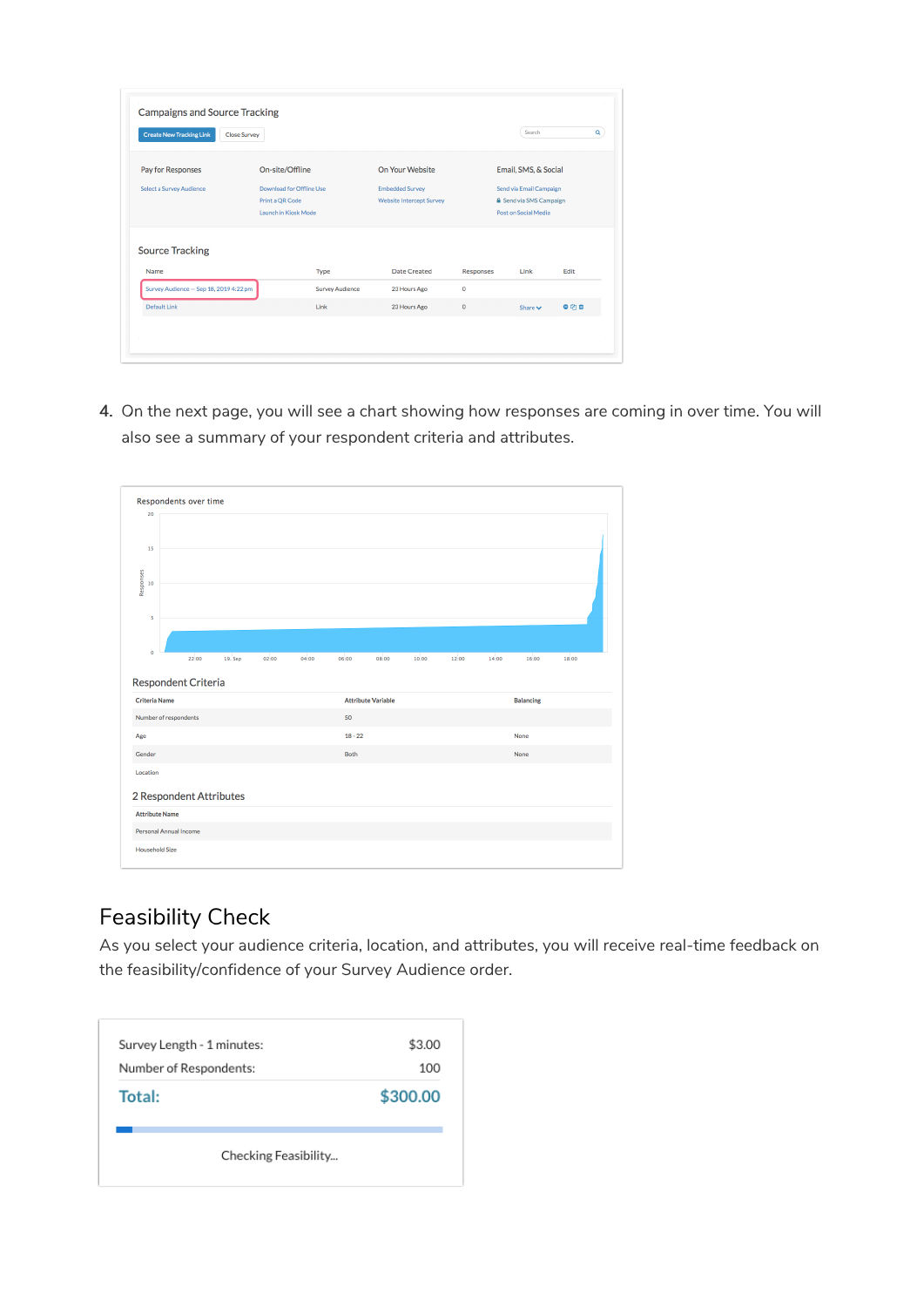Feasibility refers to whether your Survey Audience can be fulfilled based on the criteria, location, and attributes that you requested. Basically, it answers the question: are there enough respondents that meet your criteria?

Whether or not your audience order is feasible is determined by a combination of:

- Number of respondents requested
- The audience attributes that you have requested
- Whether or not you are asking for personally identifiable information (PII)
- Whether or not you are asking about sensitive topics
- Whether you have requested Gender and/or Age balancing

If your order is infeasible, we will suggest adjustments to the order to make it slightly less specific and thus easier to fulfill. You can improve your Survey Audience feasibility by:

- Lowering your respondent count
- Removing panel attributes
- Removing personally identifiable (PII) questions from your survey, if applicable
- Removing questions that cover sensitive topics from your survey, if applicable
- Turning off age and/or gender balancing, if applicable

If your target audience needs cannot be met with the above adjustments, contact our Professional Audience Services team for a custom order.

## Gender and Age Balancing

When you define your Survey Audience Criteria, you have the option to request Census Balancing for both the Gender and Age criteria. This balancing is based on US Census data. If you choose to Census Balance these criteria, this is how respondents will be distributed:

#### Gender

If you elect to census balance only Gender\*, your respondents will be distributed as follows:

| Gender | Distribution (%) |
|--------|------------------|
| Male   | 49%              |
| Female | 51%              |

\*A minimum of 100 respondents are needed for Gender Census Balancing.

#### Age

If you elect to census balance only Age\*, your respondents will be distributed as follows:

| Age Group | Distribution (%) |
|-----------|------------------|
| $18 - 22$ | 11%              |
| $23 - 35$ | 29%              |
| $36 - 55$ | 47%              |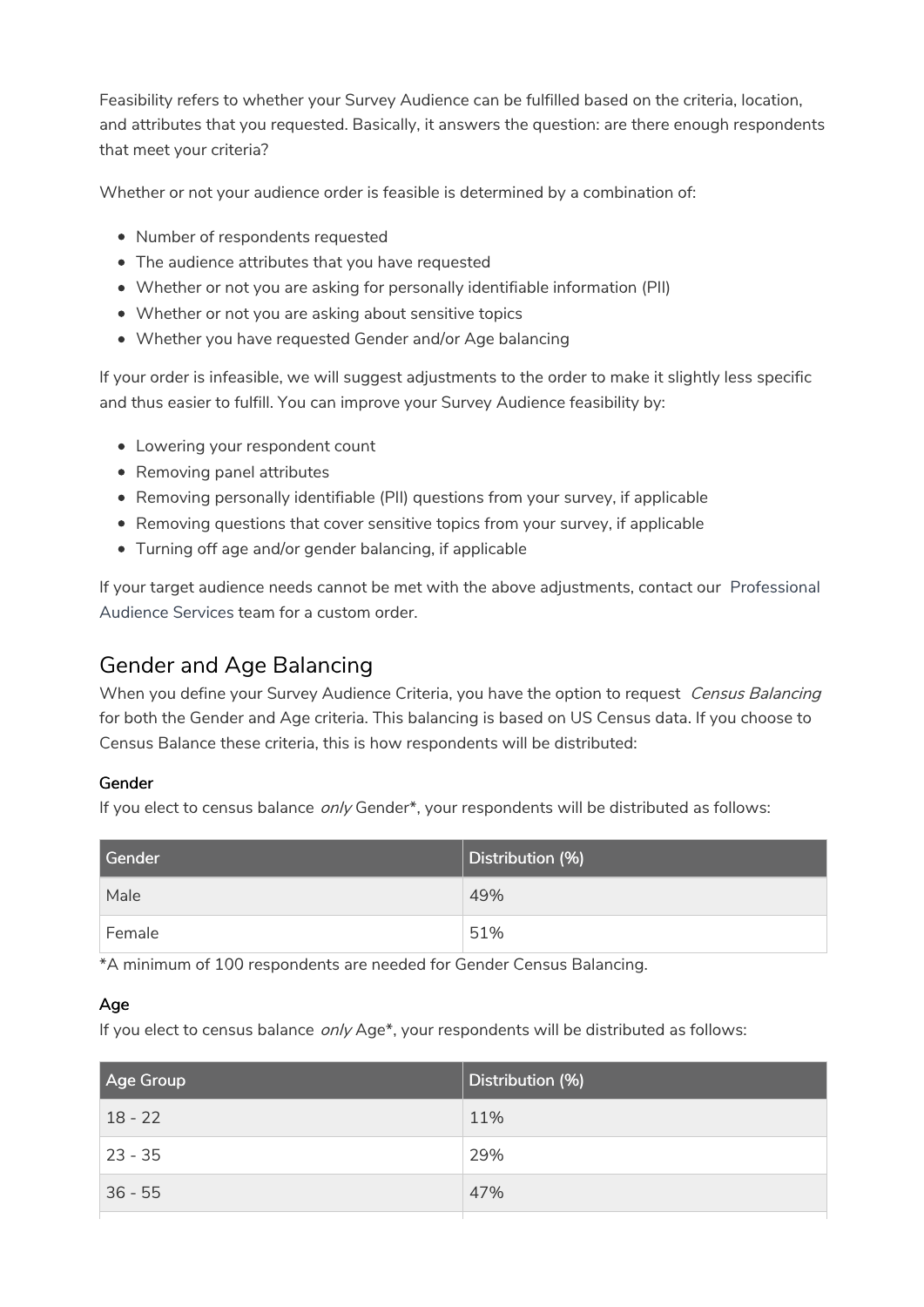| <b>Age Group</b> | $\vert$ Distribution (%) |
|------------------|--------------------------|
|                  |                          |

\*A minimum of 100 respondents are needed for Age Census Balancing. Additionally, the overall age range criteria must be set to 18 (Minimum Age) - 65 (Maximum Age).

#### Gender and Age (Interlocked)

When you elect to census balance *both* Gender and Age\*, the criteria will be interlocked and your respondents will be distributed as follows:

| <b>Age Group</b> | Gender | Distribution (%) |
|------------------|--------|------------------|
| $18 - 22$        | Male   | 5%               |
|                  | Female | 6%               |
| $23 - 35$        | Male   | 14%              |
|                  | Female | 15%              |
| $36 - 55$        | Male   | 23%              |
|                  | Female | 24%              |
| $56 - 65$        | Male   | 6%               |
|                  | Female | 7%               |

\*A minimum of 100 respondents are needed for Gender and Age Census Balancing. Additionally, the overall age range criteria must be set to 18 (Minimum Age) - 65 (Maximum Age).

## Professional Audience Services

You may find that during the course of setting up your Survey Audience, you run into trouble with feasibility. This may mean that the attributes that you specified combined with the number of respondents requested make it unlikely that your order is fulfilled.

Alternately, perhaps your audience needs are more specific than what you can select via Survey Audiences, or perhaps you need respondents from outside the United States.

No matter the reason, you are not out of options. Alchemer's Professional Audience Services are available for more complex/custom orders.

1. To contact Professional Audience Services, you can access Professional Audience Services by clicking on the Contact Audience Services button.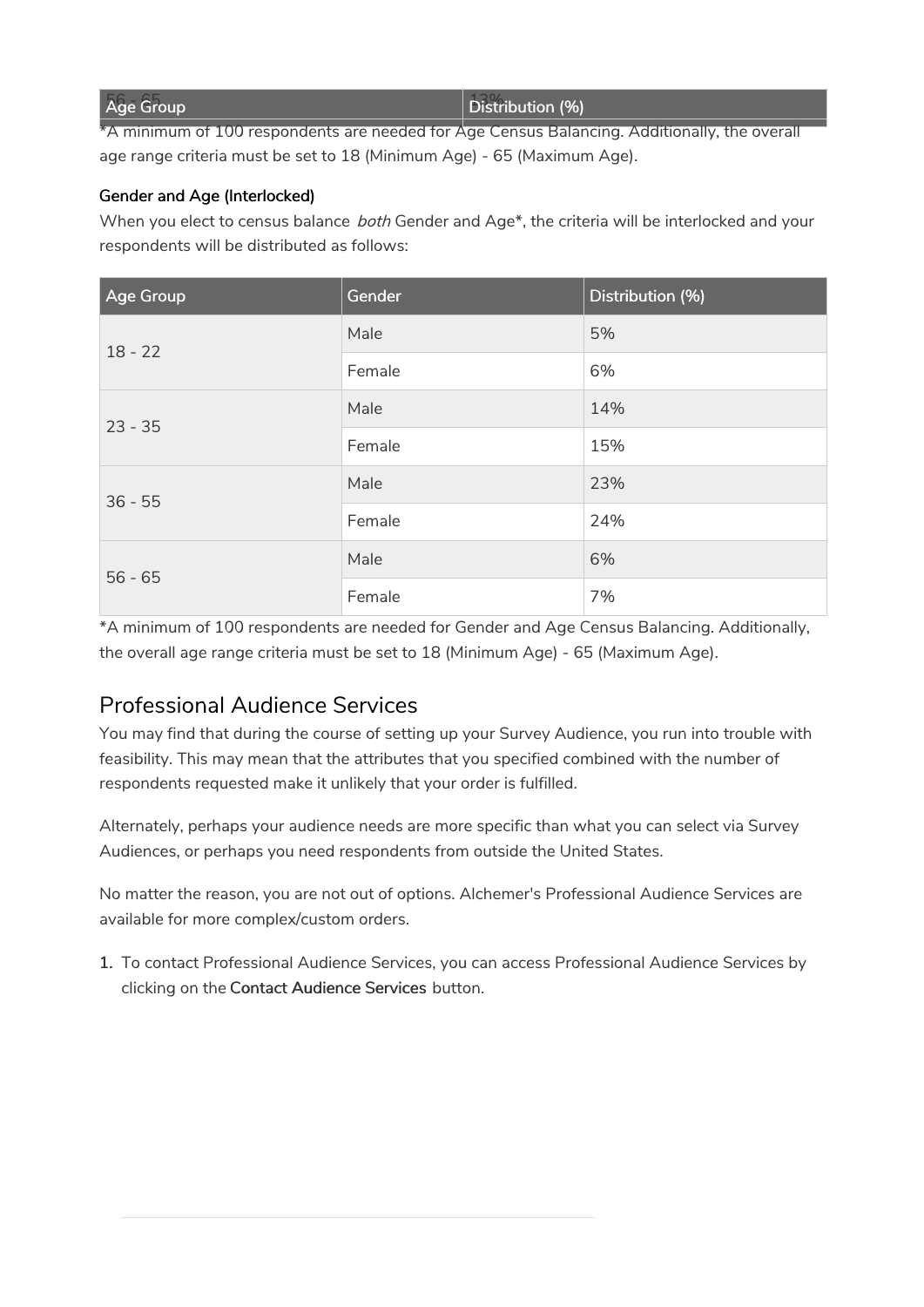|                                                                          | Survey Length - 22 minutes:                                                                                                                               | \$0.00  |
|--------------------------------------------------------------------------|-----------------------------------------------------------------------------------------------------------------------------------------------------------|---------|
| There is an issue with your survey                                       | Number of Respondents:                                                                                                                                    | 50      |
| Your survey is not configured for Survey Audiences due to the following: | Total:                                                                                                                                                    | \$50.00 |
| Your survey is using the Save & Continue feature.                        |                                                                                                                                                           |         |
| Survey Length is greater than 20 minutes.                                |                                                                                                                                                           |         |
| In order to purchase you can:                                            |                                                                                                                                                           |         |
| Remove the Save & Continue toolbar from your survey.                     |                                                                                                                                                           |         |
| Remove questions from your survey.                                       |                                                                                                                                                           |         |
|                                                                          |                                                                                                                                                           |         |
|                                                                          | Is your situation more specific? Contact our<br>Professional Audience Services to help build your<br>survey audience.<br><b>CONTACT AUDIENCE SERVICES</b> |         |

2. Provide your audience details via the form and click Get Your Quote. Our Audience Services team will reach out to you with next steps.

## Limitations

Survey Quotas are currently not compatible with Survey Audiences.

## **O** Profiling Reference

Your Survey Audience order will fulfill in less than a day after your purchase. Please allow 24 hours for responses processing to complete. In some cases, it may take longer. In rare cases Survey Audience may stop collecting responses with ~1% left in the total response pool.

## FAQ

#### How long will my survey take to fulfill?

In general, your Survey Audience order will fulfill in less than a day after your purchase. In some cases, it may take longer (depending on your audience requirements).

#### What can cause my Survey Audience to be paused?

While rare, it is possible for your Survey Audience members to drop off while taking your survey. If this drop off rate exceeds 40%, your survey will be paused.

Respondents can drop off due to a number of reasons, some of which are beyond your control. For example, you may have included a question on a sensitive topic without indicating this on your order, or the respondent simply does not want to take your survey based on the survey topic/content.

#### My Survey Audience was paused, what happens next?

If greater than 40% of your Survey Audience drops off from your survey, your audience will be paused and you will be notified via email. Our Professional Audience Services team will reach out to you to discuss options for resuming your survey.